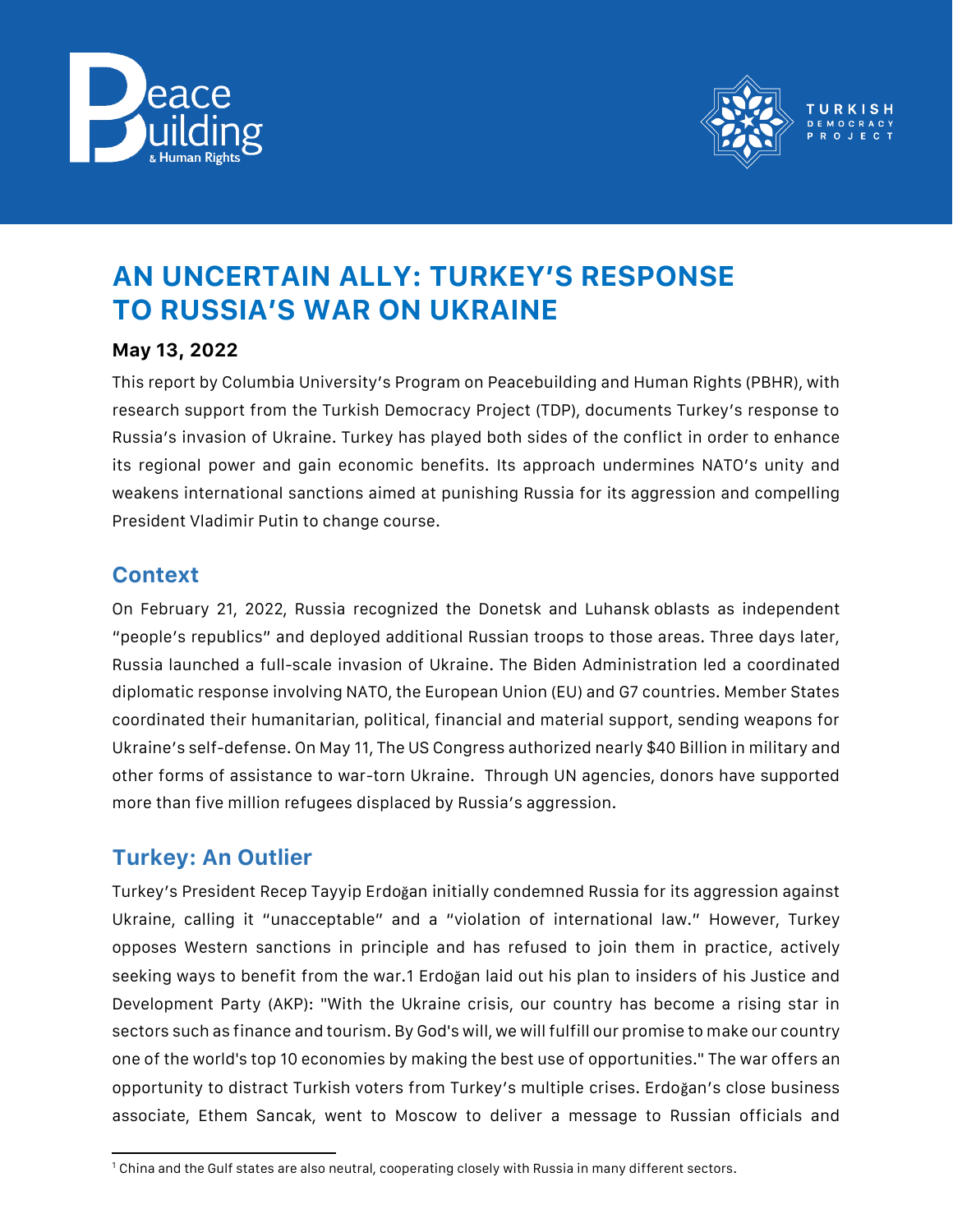appeared on Russian news channel RBC, calling NATO a "cancerous tumor." <sup>2</sup> Accompanied by a delegation from Erdoğan's allied Homeland Party, Sancak reportedly discussed ways to help Russia circumvent sanctions.<sup>3</sup> In coalition with the AKP, his party favors stronger relations with Russia, China, and Iran.

Turkey's assistance to Russia includes diplomatic cover with international organizations. For example, Turkey abstained from voting on Russia's suspension from the Council of Europe (CoE). Russia returned the favor when the CoE voted on infringement proceedings against Turkey after Osman Kavala, the pro-democracy civil society activist, was sentenced to "aggravated life in prison" for allegedly "attempting to overthrow the government" through his support for the Gezi Park protests in 2017.<sup>4</sup>

#### **International Sanctions: A Coordinated Response**

Multilateral sanctions seek to limit the Kremlin's ability to finance and wage war. Demonstrating a remarkable unity, countries in NATO, the EU, and members of the G7 demanded that Russia immediately cease its military actions, unconditionally withdraw all forces and military equipment from Ukraine, and fully respect Ukraine's territorial integrity, sovereignty and independence.<sup>5</sup>

The EU imposed six packages of sectoral and individual sanctions.<sup>6</sup> Specific projects, such as Nord Stream 2, were suspended. Landing and overflight rights by Aeroflot were revoked. The EU adopted sanctions against 217 individuals and 18 entities including a full transactions ban on four Russian banks.<sup>7</sup>

The fifth package of sanctions, adopted on April 8, targeted imports of Russian coal and other solid fossil fuels.<sup>8</sup> It prohibited access by all Russian vessels to ports in EU countries, as well as

 $\overline{\phantom{a}}$ <sup>2</sup> Ahval, "Erdoğ[an-linked businessman Ethem Sancak facing expulsion from ruling AKP](https://ahvalnews.com/akp/erdogan-linked-businessman-ethem-sancak-facing-expulsion-ruling-akp)," 04/01/2022.

<sup>3</sup> Ahval, "[Meet the Turkish oligarch who is pushing Kremlin talking points](https://ahvalnews.com/russia-turkey/meet-turkish-oligarch-who-pushing-kremlin-talking-points)," 03/25/2022.

<sup>4</sup> Bianet, "[Gezi Trial Unveiled the State of Judiciary](https://bianet.org/english/human-rights/261357-osman-kavala-gezi-trial-unveiled-the-state-of-the-judiciary)," 05/04/2022.

<sup>5</sup> Council of the European Union, "[EU response to Russia's invasion of Ukraine](https://www.consilium.europa.eu/en/policies/eu-response-ukraine-invasion/)," 05/03/2022.

<sup>&</sup>lt;sup>6</sup> As of this publication on May 12, 2022: Reuters, "[Sixth EU sanctions package vs Russia is close, Germany says](https://www.reuters.com/world/europe/sixth-eu-sanctions-package-vs-russia-is-close-germany-says-2022-05-09/)," 04/09/2022.

<sup>7</sup> Council of the European Union, "[EU response to Russia's invasion of Ukraine](https://www.consilium.europa.eu/en/policies/eu-response-ukraine-invasion/)," 05/03/2022.

<sup>&</sup>lt;sup>8</sup> Council of the European Union, "EU adopts fifth round of sanctions against Russia over its military aggression [against Ukraine](https://www.consilium.europa.eu/en/press/press-releases/2022/04/08/eu-adopts-fifth-round-of-sanctions-against-russia-over-its-military-aggression-against-ukraine/)," 04/08/2022.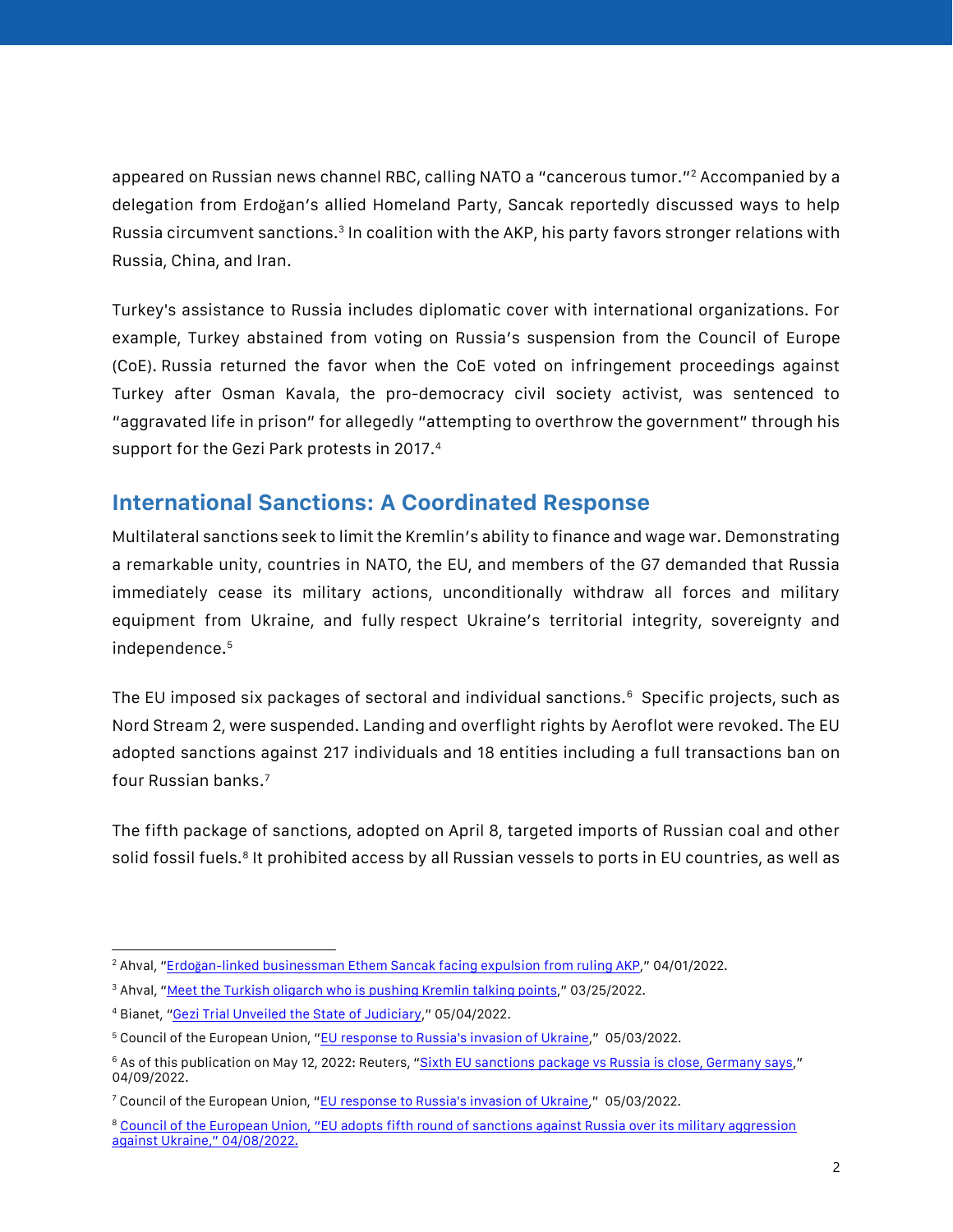the sale of Russian wood, cement, seafood and liquor. Crypto-currency transactions were also banned.

A sixth package of sanctions is currently being considered, including a total ban on imports of Russian oil. The sixth package would also call for prosecution of war criminals who committed atrocities in Bucha, a city north of Kyiv, and Mariupol, a coastal city on the Black Sea. Sanctions also disconnected Russian banks from SWIFT, further isolating the Russian financial sector from the global financial system. The SWIFT ban affects Sberbank, which represents 37% of Russia's banking sector. Sanctions also closed the EU media space to Russian propaganda, banning three Russian state-owned broadcasters from European airwaves. Restrictions included cable, satellite, Internet and smartphone apps.<sup>9</sup>

Additional sanctions were announced after the G-7 meeting on May 8, including measures to cut off Kremlin-controlled media outlets from American advertisers. Channel One Russia, Television Station Russia-1, and NTV Broadcasting Company were sanctioned. Together, they received more than \$300 million in advertising revenue from Western countries in 2021. New export controls against Russian industries were also imposed, including Promtekhnologiya LLC, which makes weapons, as well as about 2,600 visa restrictions on Russian and Belarusian officials and Gazprom executives.<sup>10</sup>

## **Security Cooperation**

Besides Turkey's unwillingness to implement sanctions against Russia, Turkey has also refused to join NATO members sending military equipment to Ukraine. Ankara has in fact criticized the Alliance for providing weapons to Ukraine, which it believes helps escalate tensions. At the beginning of Russia's invasion, Turkey created a crisis within NATO by challenging the sovereignty of Greek islands. It has also drastically increased its violations of Greek airspace and provocative overflights of Greek territory.

 $\overline{\phantom{a}}$ <sup>9</sup> Ukinform, "[Sixth package of EU sanctions against Russia: Switching off SWIFT, banning propaganda,](https://www.ukrinform.net/rubric-polytics/3474759-sixth-package-of-eu-sanctions-against-russia-switching-off-swift-banning-propaganda.html)" 05/04/2022.

<sup>&</sup>lt;sup>10</sup> CNN, "US announces sanctions against Kremlin-controlled media companies and bans Russia from using some [American consulting services](https://edition.cnn.com/2022/05/08/politics/us-russia-sanctions-media-companies-consulting-services/index.html)." 05/08/2022.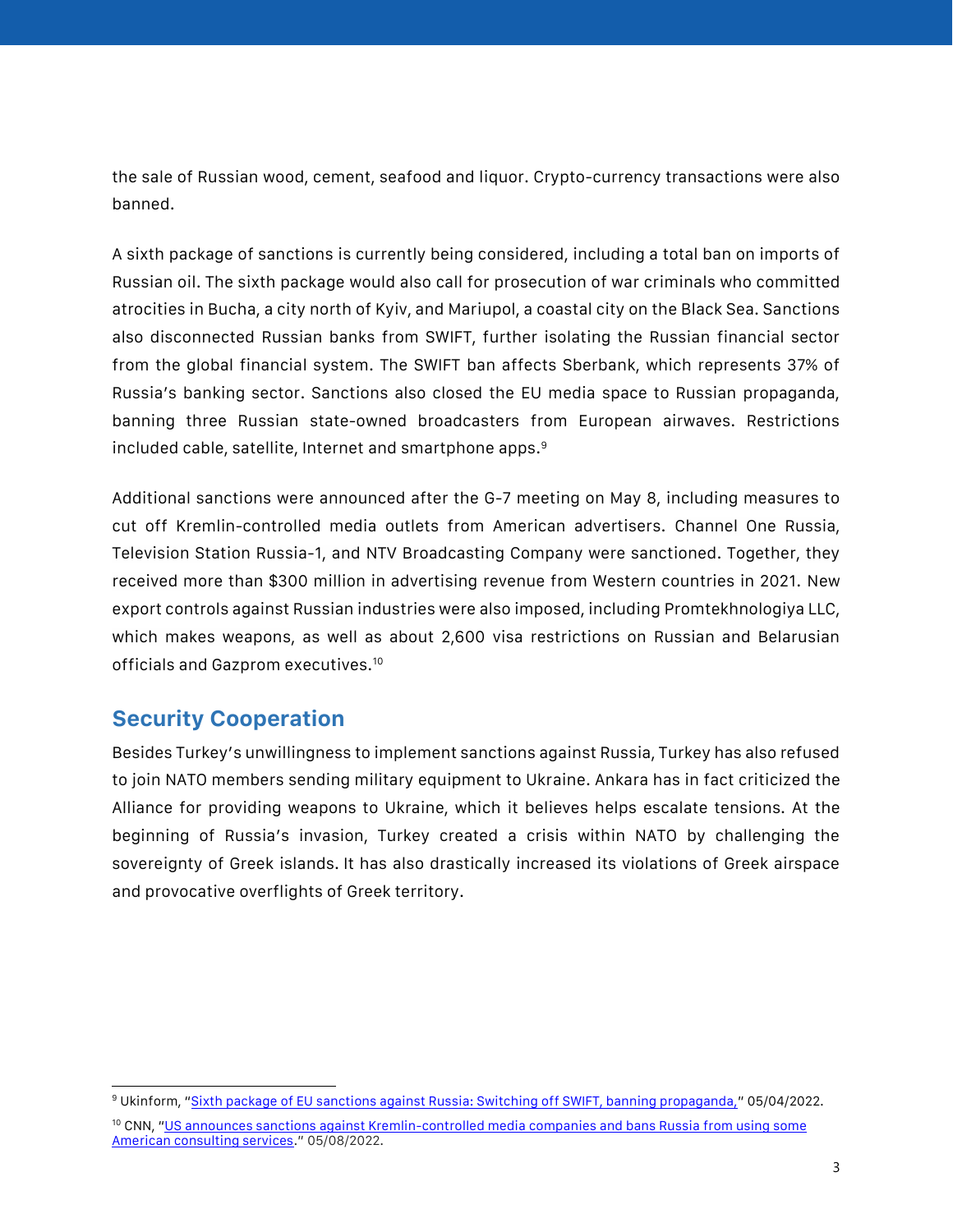

As Ukrainian cities were bombarded with missiles and air power, Turkey rejected Washington's proposal to transfer the S-400 surface to air missiles that it acquired from Russia to Ukraine. Ankara also refused to send other Soviet-era weaponry that would have helped deter Russia's aggression.<sup>11</sup> Turkey's acquisition of the S-400 system is a sore spot in US-Turkey relations. In response, members of US Congress pledged to sanction Turkey in accordance with the Countering American Adversaries through Sanctions Act (CAATSA), while the US Department of Defense suspended Turkey's participation in the F-35 stealth fighter program.

Turkey sold 24 unmanned combat aerial vehicles to Ukraine and agreed to co-produce Bayraktar TB2 armed drones at a production site in Ukraine.<sup>12</sup> While Turkey's drones have proven invaluable to Ukraine's efforts against Russia, Turkey has also sought to distance itself from these sales, claiming that contracts were signed before Russia's invasion and that the coproduction was a private venture.<sup>13</sup> Prevaricating is characteristic of Turkey's attempts to play both sides in the war.

 $\overline{a}$ <sup>11</sup> The World News Monitor, "<u>[Turkey rules out transfer of Russian S-400 to Ukraine](https://world-news-monitor.com/hotspots/turkey/2022/03/28/turkey-rules-out-transfer-of-russian-s-400-to-ukraine/)</u>," 03/28/2022.

<sup>&</sup>lt;sup>12</sup> Radio Free Europe, "[Analysis: Erdogan Hoping Russian Invasion Of Ukraine Can Bolster Turkish Regional Power](https://www.rferl.org/a/ukraine-erdogan-russia-regional-power/31828327.html)," 04/30/2022.

<sup>&</sup>lt;sup>13</sup> Al Monitor, "[Ukraine war shakes up Turkey's ties with both Russia and NATO](https://www.al-monitor.com/originals/2022/03/ukraine-war-shakes-turkeys-ties-both-russia-and-nato#ixzz7T0R3CyBv)," 03/08/2022.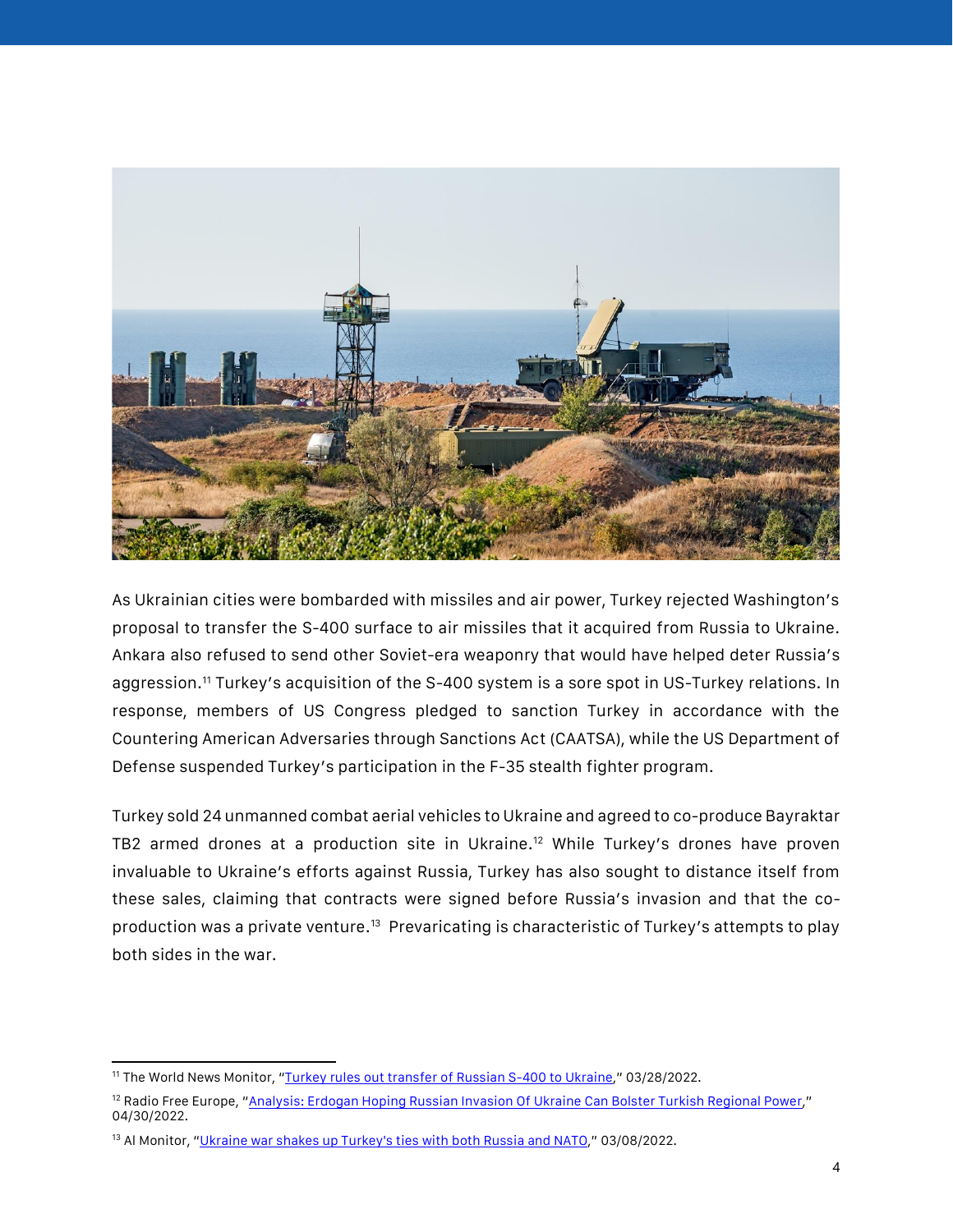#### **Black Sea Access**

The Biden Administration and other Western leaders heralded Ankara's decision to close the Dardanelles and the Bosphorus to warships sailing from the Mediterranean and the Black Sea. The decision was taken in accordance with the 1936 Montreux Convention's wartime provisions, which Russia originally supported. The Montreux Convention effectively limits access to the Black Sea by NATO and Western naval forces during peacetime. The decision to close the Dardanelles and the Bosphorus straits to warships came in respopnse to Kyiv's appeal.

Closing the straits effectively trapped Russian warships in the Black Sea, affecting Russia's military activities in Syria.<sup>14</sup> Turkey's delay in closing the straits, however, gave at least six Russian warships and a submarine the opportunity to access Ukraine's southern coast and to bomb Ukraine's strategically important Snake Island, Odessa, and other Ukrainian cities bordering the Black Sea.

Russia also took advantage of its existing presence in the Black Sea to attack merchant ships delivering goods to Ukraine. Three non-military vessels have been attacked since the start of the war. *Yasa Jupiter*, a Turkish flagged merchant ship registered to the Marshall Islands, was hit by a Russian missile near Odessa on February 25, 2022. Millennial Spirit, a Moldova flagged chemical ship carrying 600 tons of diesel for Ukraine, was attacked by a Russian military ship.<sup>15</sup> Namura Queen, a Japanese-owned cargo ship registered in Panama, was struck by Russian missiles. Closing the straits and attacking non-military vessels affected the delivery of weapons from western countries to Ukraine.

#### **Turkish Mediation**

 $\overline{\phantom{a}}$ 

Erdoğan has sought to broaden Turkey's regional influence by serving as mediator between Russia and Ukraine. Playing the role of interlocutor helps diffuse international pressure on Turkey. It allows Erdoğan to maintain good relations with Putin and has been rewarded by Russian investment in Turkey.



<sup>14</sup> Forbes, "[How Turkey Blocking Russia From The Black Sea Harms Neutral States](https://www.forbes.com/sites/jillgoldenziel/2022/03/02/how-turkeys-blocking-russia-from-the-black-sea-harms-neutral-states/?sh=6e1c927baa6d)," 03/02/2022.

<sup>15</sup> Inquirer.net, "[Ukraine says two commercial ships hit by Russian missiles near Odessa port](https://newsinfo.inquirer.net/1560228/ukraine-says-two-commercial-ships-hit-by-russian-missiles-near-odessa-port#ixzz7T0Sd4H2E)," 02/26/2022.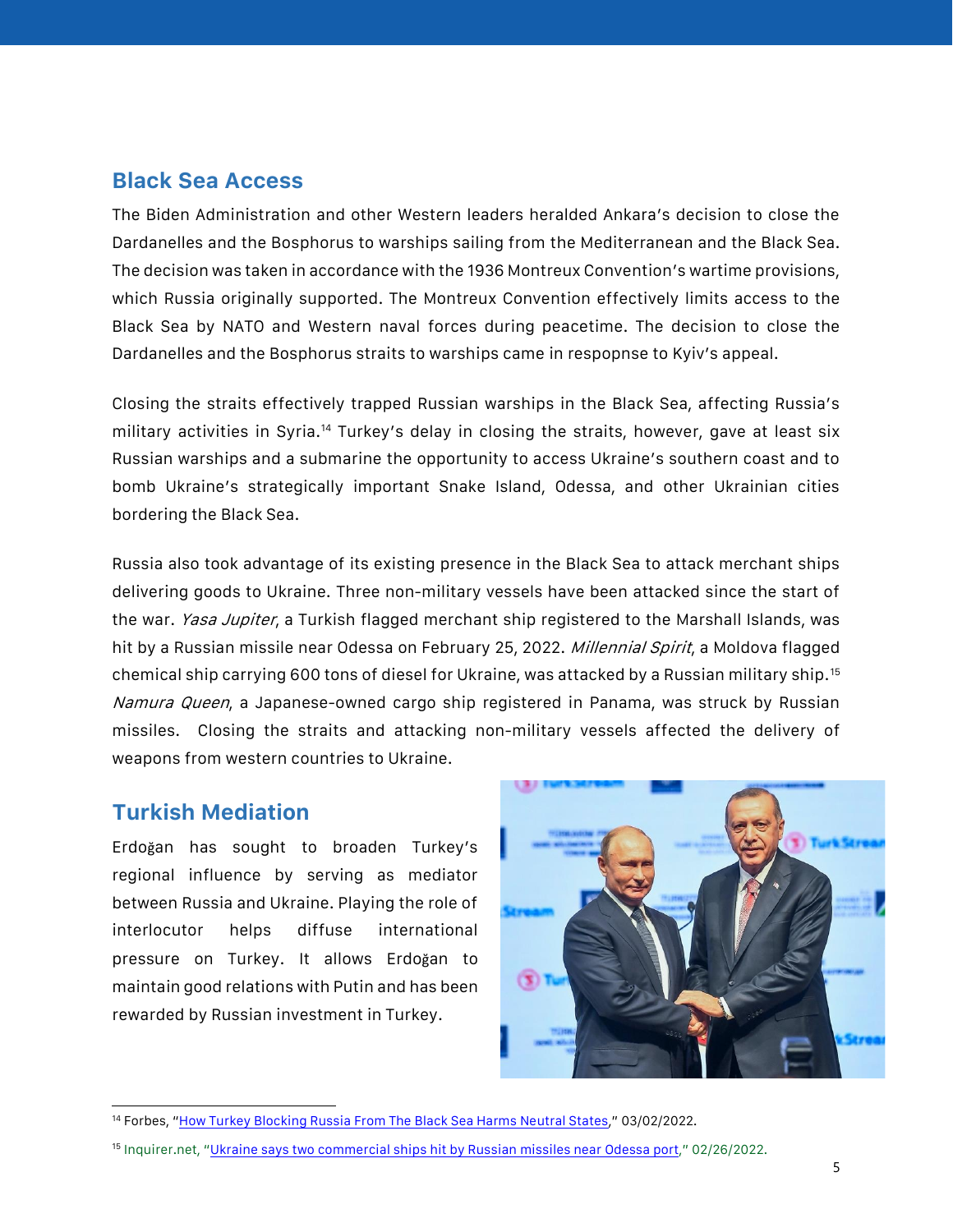While France's President Emmanuel Macron and others have sought to mediate, only Turkish officials have succeeded in bringing Ukrainian and Russian officials together. A meeting between Ukrainian Foreign Minister Dmytro Kuleba and Russian Foreign Minister Sergei Lavrov was held at the Antalya Diplomacy Forum on March 11, 2022. During the discussion, Kuleba proposed that Ukraine would agree to neutral status and abandon its proposal to join NATO. Roman Abramovich, a well-known oligarch, attended as an "observer."

The offer was made more explicit in writing at a follow-up meeting in Istanbul on March 29, 2022. In exchange for abandoning its NATO aspirations, Ukraine proposed that a group of countries, including China, Russia, the US, France, Turkey, Germany, Canada and Israel, act as guarantors. This reworking of the 1994 Budapest Memorandum is akin to the NATO Article 5 commitment, pledging assistance to Ukraine in the event of an attack. Although hailed by all sides as "constructive," discussions failed to produce any tangible breakthroughs. Erdoğan has extended an open invitation to both Putin and Ukraine's President Voldomyr Zelensky to meet in Istanbul for further talks.

Ibrahim Kalin, deputy chairman of the Security and Foreign Policy Council of Turkish Presidency and Erdoğan's chief adviser, played a prominent role in discussions. He has also advocated for a new security approach: "We need to talk to Russia. If everybody burns bridges with Russia who is going to talk to them at the end of the day?"<sup>16</sup> The new security approach Involves diminishing NATO's Importance.

#### **Turkey and Russia: Economic Ties**

Turkey has extensive economic contact with Russia. Moreover, Erdoğan believes that preserving economic relations with Russia and Ukraine will cushion the conflict's impact on Turkey's economy. Inflation in Turkey, which recently hit a 20-year high, is compounded by the rising cost of energy, wheat and fertilizer resulting from the Ukraine war.

 $\overline{\phantom{a}}$ <sup>16</sup> The Guardian, "[Turkey leads pack of countries vying to mediate between Ukraine and Russia](https://www.theguardian.com/world/2022/mar/31/turkey-leads-pack-of-countries-vying-to-mediate-between-ukraine-and-russia)," 03/31/2022.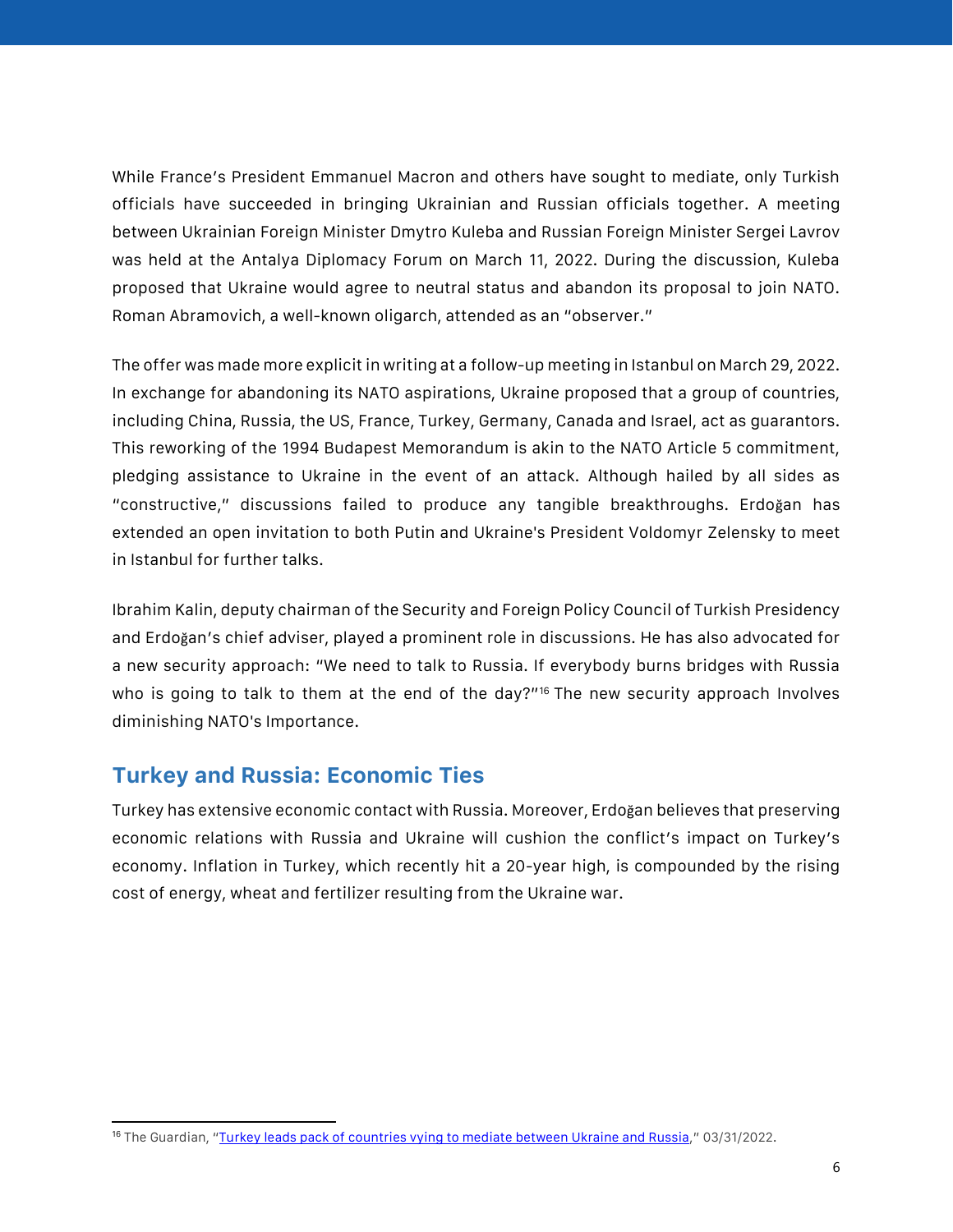

Europe meets about 20% of its natural gas requirements and, of the rest, about half comes from Russia. Weaning reliance off Russian gas requires new sources, including gas fields in the Eastern Mediterranean. However, development and delivery of natural gas supplies from the Eastern Mediterranean are complicated by geopolitical disputes, namely Turkey's occupation of Northern Cyprus. Natural gas supplies from fields in Israeli territorial waters are also complicated by the Cyprus situation, as a natural gas pipeline would traverse Cypriot waters. Until supplementary gas sources become available, Europe will be forced to rely more on oil and coal, which contradicts its goal to reduce carbon emissions and counteract global warming.17 Beyond Turkey's occupation of Cyprus, its challenge to Greece's territorial waters and its approach to the EastMed Pipeline limit European energy independence from Russia.

A unified approach to energy sanctions is already unravelling. Victor Orban, Hungary's nationalist leader who is friendly with Putin, recently voiced opposition to EU sanctions on Russian oil. Though the EU's executive commission proposed a gradual schedule for phasing out imports of Russian crude and refined products, Orban adamantly opposes any energy sanctions. Slovakia and other EU members may follow Orban's lead.

<sup>&</sup>lt;sup>17</sup> The New York Times, "Many Hurdles in Europe's Effort to Replace Russian Gas", 05/06/2022.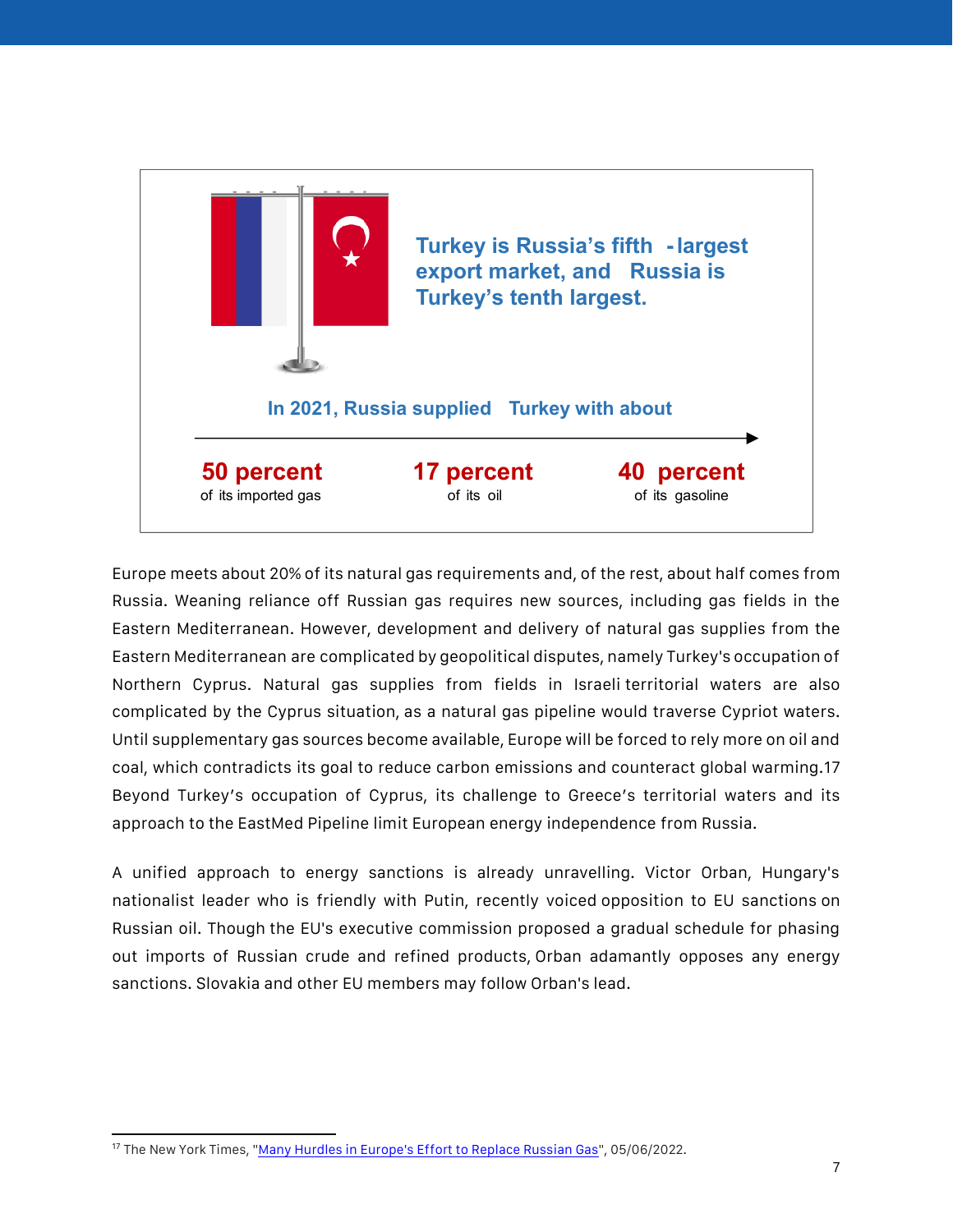In 2021, Turkey exported a record of nearly 1.5 million metric tons of fresh fruit and vegetables to Russia. That year, Russia accounted for 56 percent of Turkish grain imports, valued at \$2.24 billion.

Russian tourism is a key contributor to Turkey's economy with seven million Russians visiting in 2019. The COVID-19 pandemic affected tourism revenues, but the number of Russian visitors rebounded to 4.7 million last year. Turkish officials predict that Turkey would break a record for tourism in 2022. Some of this increase includes Russian tourists who are encouraged by Russia's Ambassador to Cyprus to redirect their travel from Greece and Cyprus to Turkey. Turkish banks are expanding the Russian payment system for electronic fund transfers, "Mir", to facilitate tourist payments.

While many countries have denied Aeroflot landing and overflight rights, Turkey has kept its airspace open to the Russian state carrier. The Turkish government and a consortium of private businesses recently created a special new airline, Southwind, based in Antalya, to transport Russians to Turkish beach resorts. First flights are scheduled for the end of May.<sup>18</sup>

Ankara envisions financial gain through business ties with both Russia and Ukraine. In 2021, Turkey invested some \$4.5 billion in Ukraine, making it the country's biggest foreign investor. Turkey acquired more than 13 percent of its grain from Ukraine last year. On February 3, weeks prior to Russia's invasion, Erdoğan and Ukrainian President Volodymyr Zelensky signed an agreement pledging to increase annual trade to \$10 billion.

#### **Nuclear Power**

Russia is helping to build Akkuyu, a Turkish Nuclear Power Plant in Büyükeceli, Mersin Province**.** At a cost of \$20 billion, the facility is the first nuclear power station in Turkey and is expected to meet around 10% of the country's electricity demand.

After Erdoğan and Putin attended a ground-breaking ceremony on April 3, 2018, Russia's Rosatom and the Turkish Energy and Natural Resource Ministry started work with financing from Russian investors. Rosatom holds a 99.2% stake in the project.<sup>19</sup> The Turkish Electricity Trade and Contract Corporation signed a 15-year agreement to purchase 70% of power generated from the first two units. Erdoğan proposed to collaborate with Rosatom on the

 $\overline{a}$ <sup>18</sup> Aviactionline, "[Southwind is born: Turkey creates airline targeting Russian tourists](https://www.aviacionline.com/2022/04/southwind-is-born-turkey-creates-airline-targeting-russian-tourists/)," 04/18/2022.

<sup>&</sup>lt;sup>19</sup> Informnny, ["Ukraine war stokes concerns over Turkey's nuclear plant,](https://www.informnny.com/news/tech-news/ukraine-war-stokes-concerns-over-turkeys-nuclear-plant/)" 04/27/2022.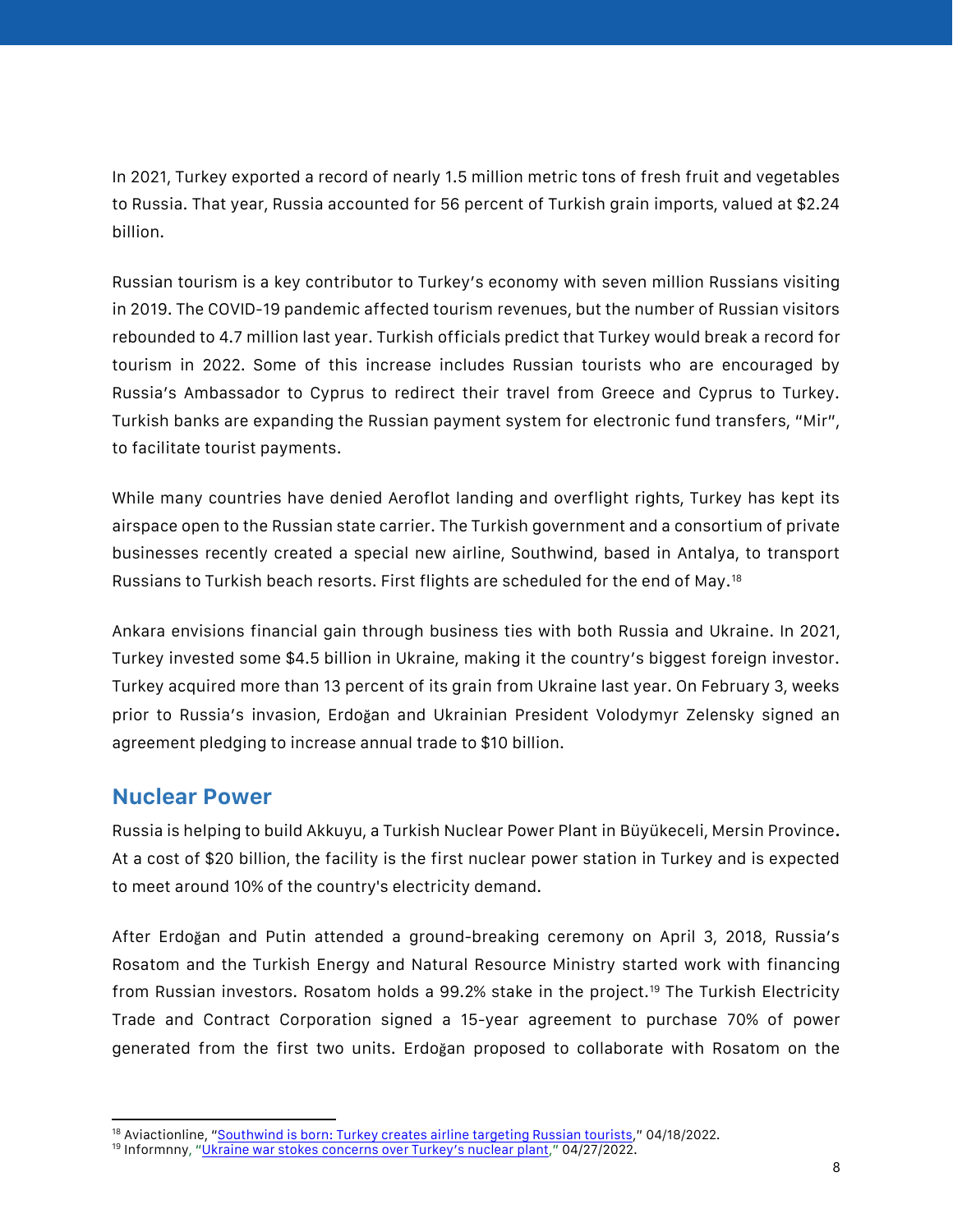construction of two further plants, tethering Turkey's nuclear ambitions to Russia for the foreseeable future.

Nuclear power plants are a source of great concern for public safety. Akkuyu lies near a seismic fault line, and a powerful quake could cause a radioactive leak, affecting Turkey and neighboring countries. Turkey is adamant about completing the project with Russian support, ignoring public concerns and objections of several members of the European Parliament.<sup>20</sup>

## **Russian Oligarchs**

Russian oligarchs, who accumulated vast wealth during the period of privatization in the 1990s, wield enormous influence through their wealth and personal association with Putin. During the early stages of Russia's attack on Ukraine, the US, Canada, Japan, and European countries sanctioned Putin and the oligarchs directly. These sanctions sought to drive a wedge between Putin and wealthy Russians who condone aggression against Ukraine. Sanctions froze their foreign assets, restricted travel, and targeted business ties.

Oligarchs have since tried to hide their wealth in order to prevent Western nations from freezing their assets. While some took their yachts to Dubai or the Maldives, Turkey became the most popular destination for oligarch-owned yachts and money.<sup>21</sup>

Real estate purchases by foreigners have also boomed. On a year-over-year basis, home sales to non-Turkish buyers increased by 55% in February 2022. Sales to Russian buyers grew by 96% and sales to Ukrainians rose by 85%. In March, foreigners bought 21% more homes than in February. Through its citizenship investment program, anyone investing at least \$250,000 in real estate or \$500,000 in government bonds, companies, investment funds or a local bank account is entitled to a Turkish passport in 3-4 months.<sup>22</sup>

Increasingly stringent sanctions target the banking sector (e.g., Sberbank, VTB Bank, Promsvyazbank; the energy sector (e.g., Rosneft, Gazprom); transportation (e.g., Aeroflot, United Aircraft Corporation, Russian Airlines Pjsc); and mineral exploitation (e.g., United Aircraft mineral development, Alrosa diamond mining).

 $\overline{\phantom{a}}$ <sup>20</sup> European Parliament, "[Parliamentary Questions](https://www.europarl.europa.eu/doceo/document/E-9-2020-002906_EN.html)," 05/12/2020.

<sup>&</sup>lt;sup>21</sup> The Wall Street Journal, "Superyachts, Seaside Apartments and Suitcases Full of Cash: Russians Pour Money Into [Turkey](https://www.wsj.com/articles/superyachts-seaside-apartments-and-suitcases-full-of-cash-russians-pour-money-into-turkey-11649323803)," 04/07/2022.

 $\frac{22}{22}$  Forbes, "[Why Turkey Could Become The Next Haven For Russian Oligarchs Fleeing Sanctions](https://www.forbes.com/sites/giacomotognini/2022/05/03/why-turkey-could-become-the-next-haven-for-russian-oligarchs-fleeing-sanctions/?sh=168ccd716785)," 05/03/2022.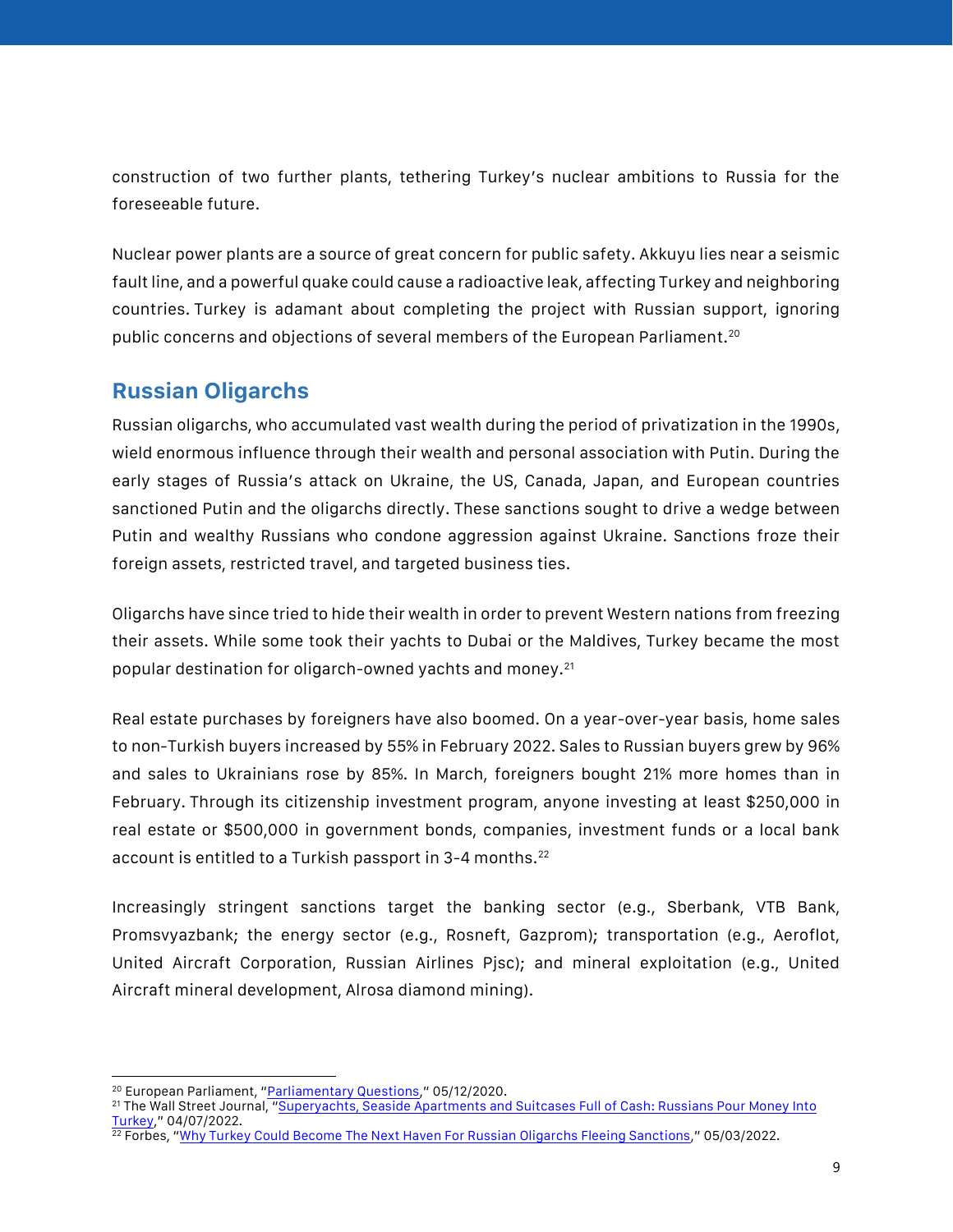The US "Task Force on KleptoCapture" was established as an interagency group to investigate and target oligarchs. The Task Force is mandated to impose sanctions and seize the assets of oligarchs that the US government determines are derived through collusion with the Russian government and for their involvement with the war against Ukraine. The Organized Crime and Corruption Reporting Project and the Russian Asset Tracker were established to showcase the ill-gotten gains of Russian oligarchs. Under US pressure, Turkish banks must complete paperwork proving that the Russian individual or company opening a bank account is not subject to sanctions.

Roman Abramovich stationed at least \$1.2 billion of his fortune in Turkey. His super-yachts avoided European waters by docking at Turkish ports. The *Eclipse* is moored in Marmaris and the Solaris in Bodrum. Additionally, Abramovich's private jets are subject to foreclosure. Assets used by Abramovich to acquire the Chelsea football club are also under scrutiny. Members of the US Congress have demanded that seized assets be used for refugee relief and reconstruction in Ukraine.

Alexander Nesis' \$110 million *Romea* is currently anchored in the town of Göcek near Fethiye; Andrei Molchanov's \$110 million*Aurora*-is in Marmaris: Oleg Deripaska's \$58 million Clio departed Göcek on April 16, while Iskander Makhmudov's \$55 million Predator left the port of Kusadası a month earlier. Vagit Alekperov's \$8 million Space is in the marina of Tuzla in Istanbul;Arkady Rotenberg's \$38 million Rahil was in Tuzla until April 27 when it sailed to the Sochi in Russia.<sup>23</sup>

| Owner              | <b>Vessel</b> | <b>Price</b>  | <b>Location in Turkey</b> |
|--------------------|---------------|---------------|---------------------------|
| Alexander Nesis    | Romea         | \$110 million | Göcek near Fethiye        |
| Andrei Molchanov   | Aurora        | \$110 million | Marmaris                  |
| Oleg Deripaska     | Clio          | \$58 million  | Göcek                     |
| Iskander Makhmudov | Predator      | \$55 million  | Kuşadası                  |
| Vagit Alekperov    | Space         | \$8 million   | Tuzla in Istanbul         |
| Arkady Rotenberg   | Rahil         | \$38 million  | Tuzla                     |

Most European countries are pro-actively identifying and seizing assets of the oligarchs. The 157-ft yacht, Lady Anastasia, owned by Alexander Mikheyev, was detained by Spanish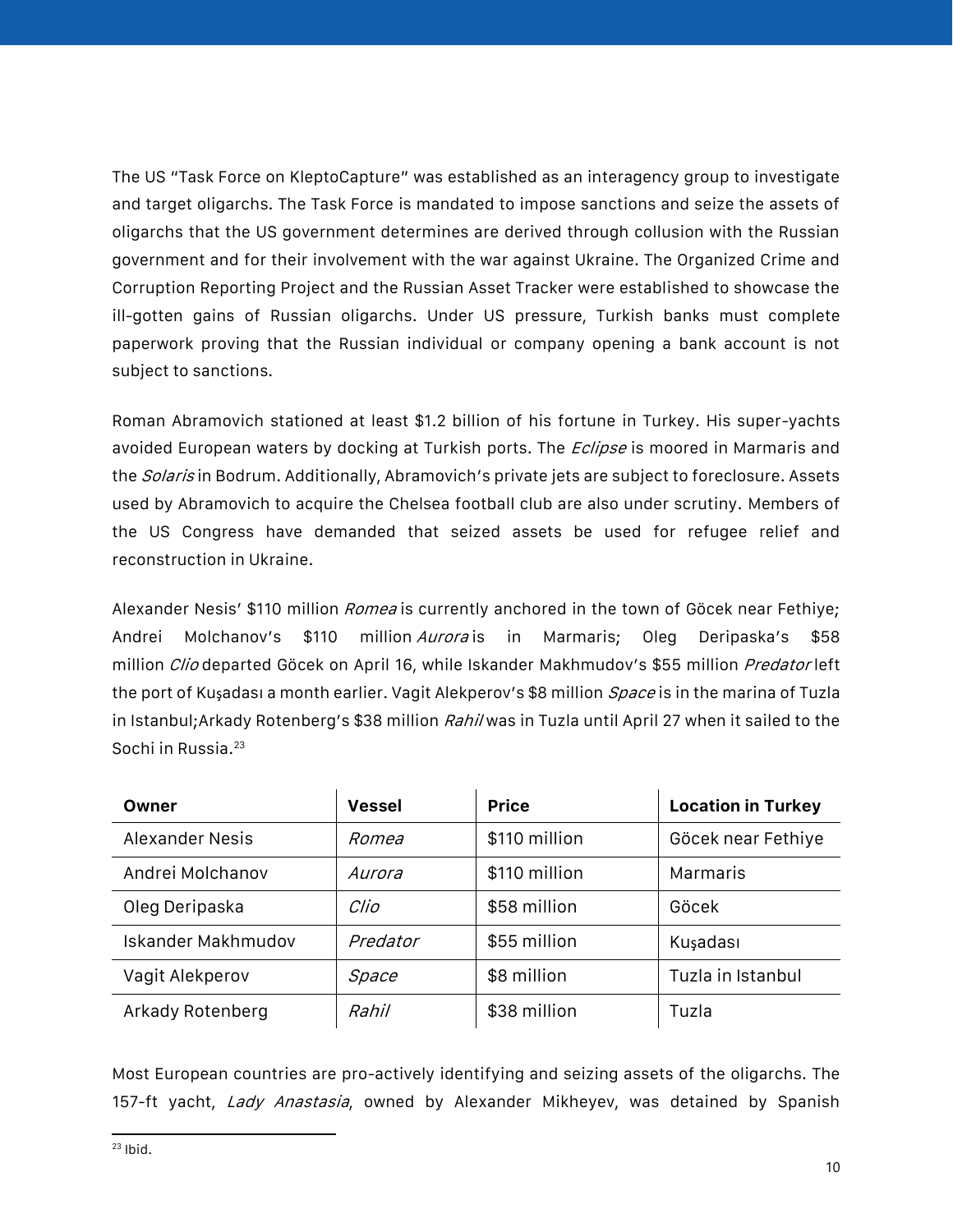authorities at a Mallorca marina. Mikheyev, who heads the Russian weapon exporting group, Rosoboronoexport, is on the EU sanctions list. Spanish authorities seized the 279-foot superyacht *Valerie*, valued at \$140 million, in Barcelona. It belongs to Sergei Chemezov, a former KGB officer who heads the state conglomerate Rostec. Under US pressure, Cyprus revoked the citizenship from 8 of 15 Russian billionaires including the mineral magnate, Oleg Deripaska.<sup>24</sup>

Many Russian oligarchs have set up new bank accounts in Turkey to shield their assets from foreclosure. In addition, Russian companies are repackaging themselves as Turkish entities."<sup>25</sup> Bodrum, Fethiye and Marmaris, coastal resort cities, are the most likely destinations for Russian oligarchs seeking to invest in Turkish real estate. In addition to real estate, Russians are investing in fertilizer production and energy industries. Activities of the oligarchs are undertaken in close coordination with Turkish officials who have made statements welcoming them as both tourists and investors. As a matter of policy, Turkey refuses to freeze assets of the Russian central bank. It also refuses to comply with the exclusion of some Russian and Belarusian banks from the SWIFT banking system.

## **Pattern of Disregard for International Sanctions**

Turkey has demonstrated a disregard for sanctions beginning in the 1980s and continuing over forty years. These include (i) violations of UN sanctions on oil transport from Iraq during the Gulf War, (ii) support for jihadi groups that evolved into ISIS, beginning in 2014, and (iii) gold shipments providing hard currency to Iran between 2017 and 2019. The Organized Crime and Corruption Reporting Network indicates that Turkey's current efforts to evade sanctions are more extensive than officially reported.<sup>26</sup>

The United Nations Security Council (UNSC) imposed sanctions on Iraq through UNSC Resolution 661 (August 6, 1990), which stayed in force until May 22, 2003. Sanctions banned all trade and financial transfers with both Iraq and occupied Kuwait except for humanitarian supplies such as medicine and food supplies. Turkish border guards either turned a blind eye or accepted bribes to let oil-laden lorries cross the Habur gate on the border of Turkey and Iraq. The road was covered by a giant oil slick for kilometers on either side of the border.<sup>27</sup>

<sup>27</sup> Observed by the author in February 1992.

 $\overline{a}$  $24$  Ibid.

<sup>25</sup> [VOA](https://www.voanews.com/a/turkey-s-opposition-to-russian-sanctions-stokes-suspicions-of-sanction-busting-/6490132.html) News, ["Turkey's Opposition to Russian Sanctions Stokes Suspicions of Sanctions](https://www.voanews.com/a/turkey-s-opposition-to-russian-sanctions-stokes-suspicions-of-sanction-busting-/6490132.html)-Busting," 03/17/2022.

<sup>26</sup> FDD, "Iran's Turk[ey-Based Sanctions Evasion Scheme More Extensive Than Previously Reported](https://www.fdd.org/analysis/2020/09/23/iran-turkey-sanctions-evasion-scheme/)," 09/23/2020.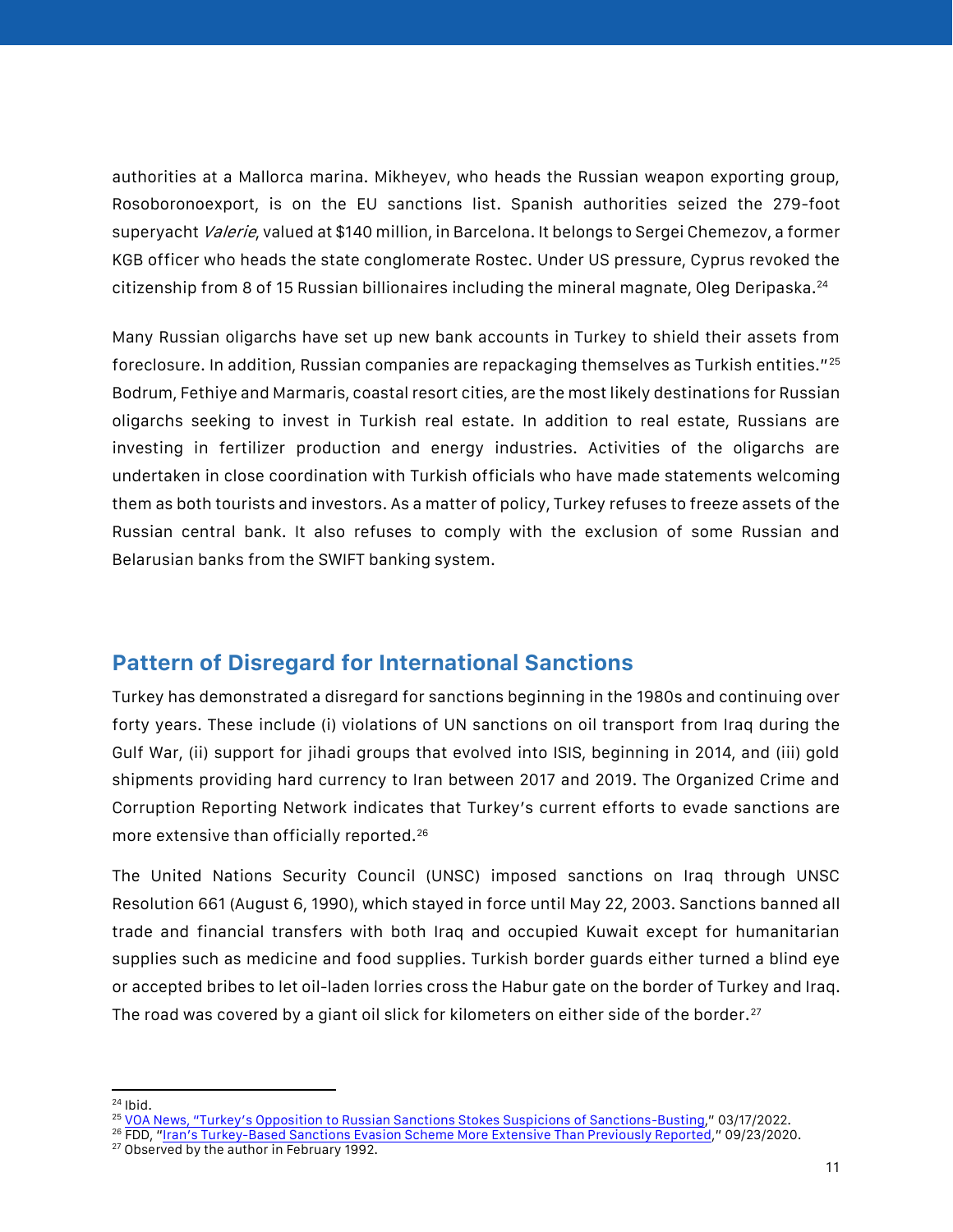In 2015, the UNSC voted unanimously to cut off financial support for extremist Islamist organizations. The resolution called for an asset freeze, travel ban, and arms embargo.<sup>28</sup> Turkey's collusion with ISIS is well documented. Its National Intelligence Agency (MIT) provided weapons, financing, and communications equipment to jihadis crossing the border.<sup>29</sup> Then Vice Present Biden publicly criticized Turkey for sponsoring the jihadi highway from Sanliurfa in Turkey to Raqqa which enabled 40,000 foreign fighters from 80 countries to join the battle.

In October 2019, US attorneys for the Southern District of New York charged Halkbank, a Turkish state-owned bank, with fraud, money laundering, and sanctions offenses related to its participation "in a multibillion-dollar scheme to evade U.S. sanctions on Iran." According to prosecutors, Halkbank helped Tehran transfer \$20 billion worth of restricted funds, with at least \$1 billion laundered through the US financial system. A federal jury convicted Halkbank's general manager, Mehmet Hakan Atilla, to 32 months in prison for sanctions evasion and bank fraud. Reza Zarrab pleaded guilty to bribing Turkish ministers and Halkbank executives.<sup>30</sup> According to Zarrab, Prime Minister Tayyip Erdogan personally approved the scheme to evade sanctions.

#### **Axis of Autocracy**

Turkey and Russia constitute an axis of autocracy. Putinism is the government system in Russia, characterized by the concentration of political and financial powers in the hands of former intelligence officials, including Putin himself. The takeover of state assets was accomplished by a circle of Putin associates and friends, including oligarchs who provide financial services to Putin and his family. Although Putin's financial disclosure suggests he is a man of modest means, his personal fortune exceeds \$200 billion. Putin and his inner circle have taken control of the financial, media and administrative resources of the Russian state. Putinism, marked by the control of information, imposes severe limitations on political rights. Political opponents like Alexei Navalny have been poisoned and arrested. Elections in Russia are a process to consolidate powers of the state.

Erdoğanism is a form of populist authoritarianism and political ideology based on the cult of personality. Corrupt at its core, it is chauvinistic, nationalistic and discriminatory towards

l <sup>28</sup> [United Nations Press Release,](https://www.un.org/press/en/2015/sc12132.doc.htm) 11/20/2015

<sup>&</sup>lt;sup>29</sup> Phillips, David. L. (2017). An Uncertain Ally: Turkey under Erdogan's Dictatorship. Routledge.

<sup>30</sup> AlJazeera, ["Turkey's Halkbank urges US judge to dismiss Iran sanctions case,](https://www.aljazeera.com/economy/2020/9/18/turkeys-halkbank-urges-us-judge-to-dismiss-iran-sanctions-case#:~:text=A%20US%20indictment%20accuses%20Halkbank%20of%20helping%20Iran,prosecution%20because%20of%20sovereign%20immunity%20%5BFile%3A%20Osman%20Orsal%2FReuters%5D)" 09/18/2020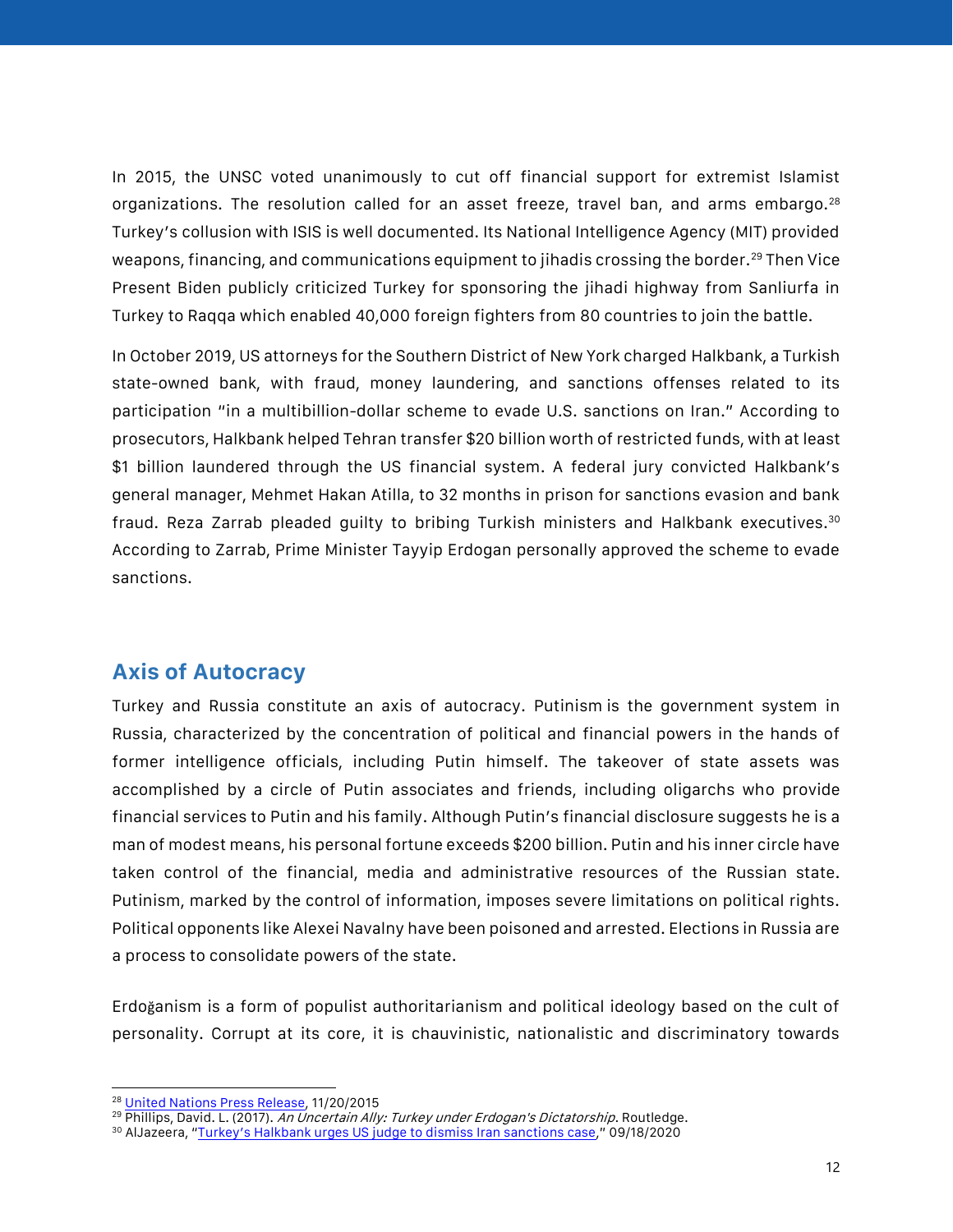ethnic and religious minorities. Many Russian civil society activists who relocated to Turkey found that Turkey is a gulag of a different sort. Erdoğan and his family have allegedly amassed a huge personal fortune since the AKP came to power in 2003. Erdogan's rhetoric and his actions have contributed to the view that he is an unreliable partner. Both Putinism and Erdoganism use elections as window-dressing to consolidate power around the leader. In both systems, the rule of law and separation of powers are insignificant. Government exists to advance the interests of leadership rather than to serve the electorate.

As the Biden Administration considers designating Russia as a state sponsor of terrorism, it should also consider ways to address Turkey's duplicity. Erdoğan's close ties and cooperation with Putin makes him an accomplice to Russia's crimes.

Biden casts the conflict between Russia and Ukraine as a contest between autocracy and democracy. Ukraine is on the frontline preventing Putin's authoritarian style of government from bleeding West. Putin's Russia is a lost cause, run by gangsters and kleptocrats. Turkey under Erdogan's dictatorship is also on the brink of pariah status. Erdogan wants to have it both ways. However, he cannot give lip service criticizing Russia while promoting and safeguarding Russia's aggression. Turkey's Euro-Atlantic standing has been damaged over the years. Turkey would not be admitted to NATO if the alliance were formed anew.

Turkey is at a fork in the road. Down one path lies reform and a truly democratic Turkey that respects minority and human rights. Down the other lies greater kleptocracy and human rights abuses. Turkey's cooperation with Russia makes it an outlier in the Euro-Atlantic community.